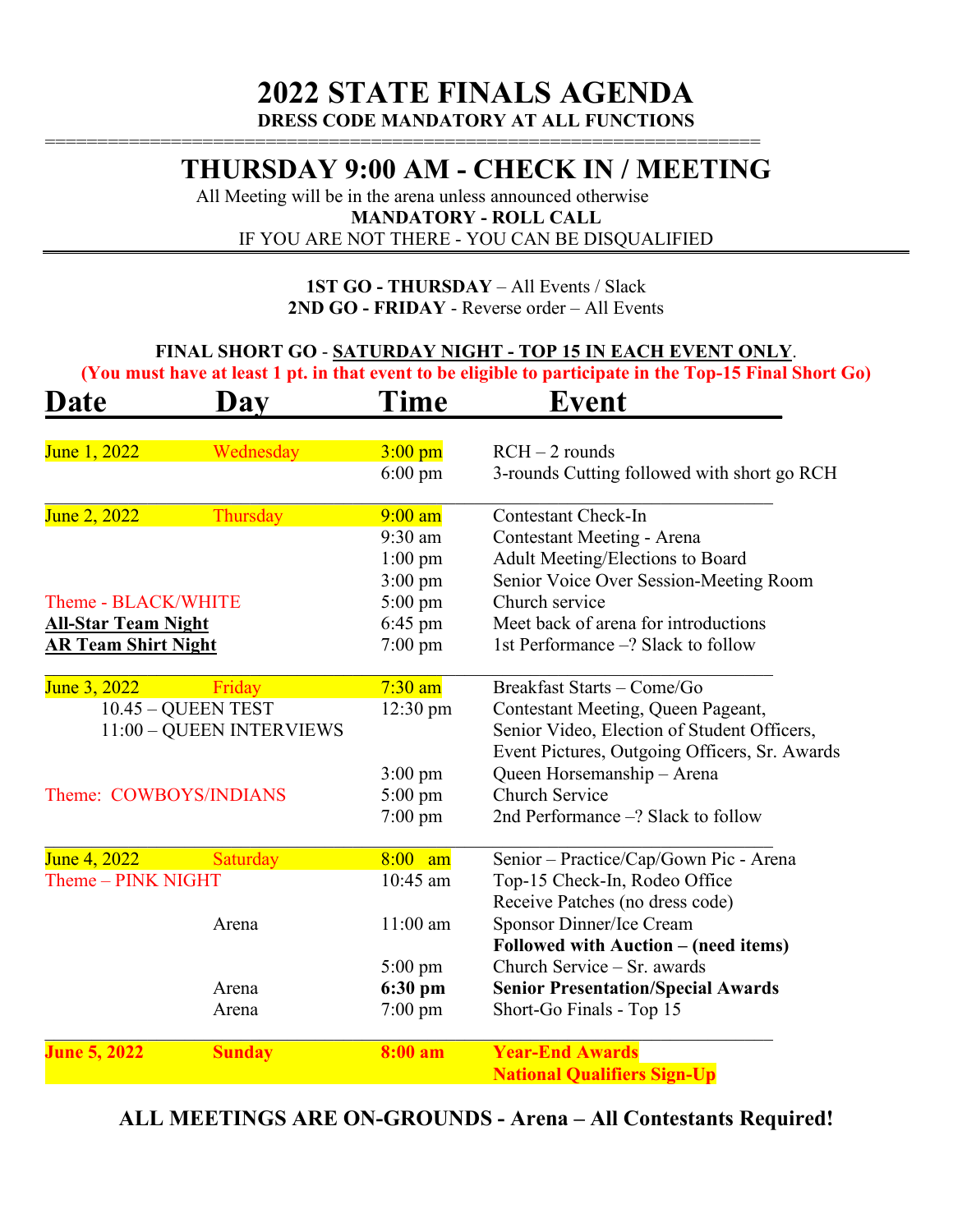## **State Final Entry Fees:** - **Go to On-line Entry Form –**

**You pay \$100.00 per contestant to enter State Finals not per event. There is "NO" go round jackpot fee in this.**

*Breakaway & Calf Ropers – SHORT GO*

*You will be allowed to carry (2) loops – 30 second time limit –*  $2^{nd}$  *loop must be tied on You are not allowed to rebuild 1st loop!!* 

> *Team Ropers – 3 Loops Allowed – 30 second time limit 30 SECOND TIME LIMIT APPLIES IN ALL TIMED EVENTS*

**~~~~~~~~~~~~~~~~~~~~~~~~~~**

# **\$10,000.00 ADDED Optional \$100.00 Jackpot per Event**

**~~~~~~~~~~~~~~~~~~~~~~~~~~ This will be paid out on the 3 go's only, places to be determined by # of entries. Jackpot will be paid out to only those that enter this jackpot. This will be pro-rated according to entries.**

**Example:** 

**If the 1st place person did not enter the jackpot it will roll down to the first person that "DID" pay to enter – that person will receive 1<sup>st</sup> place jackpot \$\$.** 

**This is like the optional jackpot that is offered at the national finals rodeo.** 

**All Meetings – Board Members & Contestants require DRESS CODE!**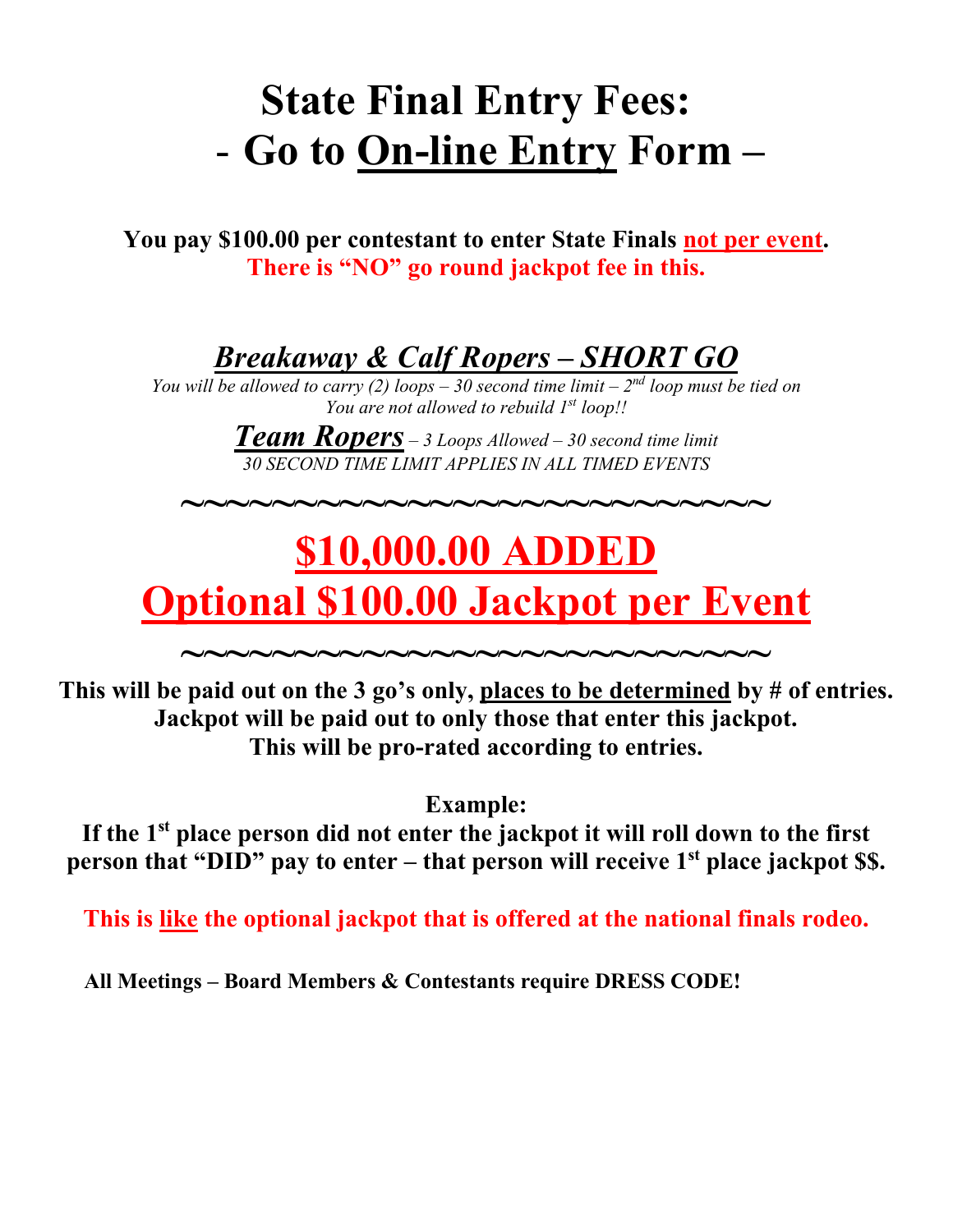#### **"ATTENTION SHOOTERS"**

Your State Finals for shooting will be held on May 7<sup>th</sup>. You must log **into the HS Rodeo State Finals form to make your entry.**

**HS will be charged a finals contestant fee of \$100. There is no jackpot money in this fee. There will also be an optional jackpot fee of \$100 if you want to be included in the \$10,000.00 ADDED MONEY for finals. This will be pro-rated by entries of each event. All rodeo events, plus cutting/RCH and shooting.**

**If you are a shooter as well as in the rodeo events, please sign up for all your events when you register at that time.**

|                        |     | $1st$ –<br>$2nd$ – |                | <b>Bonus</b><br>Pts. |
|------------------------|-----|--------------------|----------------|----------------------|
| Events:                | PL. | <b>Short</b><br>Go | Avg.           |                      |
| Cutting                | 1   | 15                 | 20             | 125                  |
| <b>RCH</b>             | 2   | 13.5               | 18             | 112.5                |
| <b>Bareback</b>        | 3   | 12 <sup>2</sup>    | 16             | 100                  |
| <b>Saddle Bronc</b>    | 4   | 10.5               | 14             | 87.5                 |
| <b>Bull Riding</b>     | 5   | 9                  | 12             | 75                   |
| <b>Breakaway</b>       | 6   | 7.5                | 10             | 62.5                 |
| <b>Tie Down</b>        | 7   | 6                  | 8              | 50                   |
| <b>Goat Tying</b>      | 8   | 4.5                | 6              | 37.5                 |
| <b>Steer Wrestling</b> | 9   | 3                  | 4              | 25                   |
| <b>Pole Bending</b>    | 10  | 1.5                | $\overline{2}$ | 12.5                 |
| <b>Team Roping</b>     |     |                    |                |                      |
| <b>Barrel Racing</b>   |     |                    |                |                      |

### **STATE FINALS POINTS ARE DIFFERENT SEE BELOW**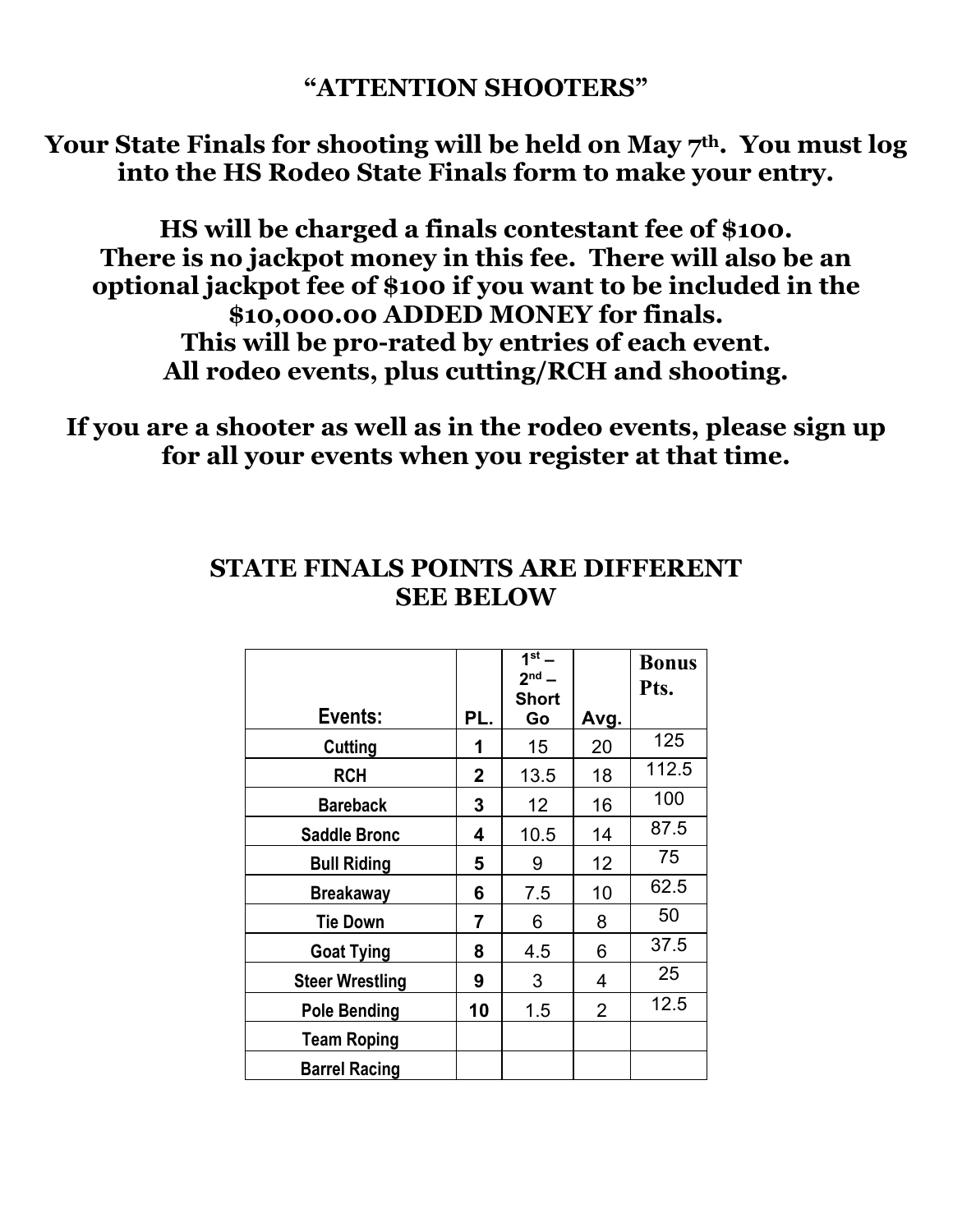### **INFORMATIONAL SHEET AHSRA - STATE FINALS RODEO**

**POINT SYSTEM** - will be explained in detail at meeting.

You are allowed to take 75% of total possible year pts. into State Finals – meaning this year it is 240 pts. x 75% = 180 total. Rulebook requires we offer 10 more pts. at State Finals. **Team Roping = add header/heeler together to declare TEAM total. Team roping points are doubled.**  The following will be breakdown. **TOTAL POINTS POSSIBLE AT FINALS - 190 pts**. (as of right now) **1st go - 15 pts. / 2nd go - 15 pts. / Short-Go – 15 pts / Average - 20 pts. / / = 65 BONUS - 125 (Bonus –125 pts. - these pts. will not affect any positions – just my paperwork for national office)** 

**SCHOLARSHIPS** - Senior's selected from applications will be presented on Sat. night.

**SADDLES** - Champion of each event - All-Around Boy & Girl –

**BUCKLES** - State Final Average Winner PLUS Top (4) Qualifiers in each Event All-Around Boy & Girl - Rookie Boy & Girl (Year End)

**GO-ROUND AWARDS** - Each event - each go round - 1st go, 2nd go, Short-go

**SHIRTS/JACKETS** – Sponsored Team shirts/jackets will be ordered for the national qualifiers

**PATCHES** - To be given to all State Final Contestants plus Top 15 Event patches

**SENIOR PRESENTATION** - All seniors entered at State Finals recognized Saturday 6:30 (If you are a senior but not entered - see Anita for participation at presentation)

**STALLS** - **\$150.00 week per horse**, no panels or tying to trailers. Stall form in your on line entry

**SHAVINGS** – FSF sells all shavings at \$7.00 per bag **– no outside shavings allowed**

**RV's** - **\$150.00 week**, forms for RV in your on line entry. Sign up with Jennifer Raby for your spot.

**VENDORS –** Need to contact Kyle Coffman for pricing booths – 580.212.1515

**DISTRICT MEMBERSHIPS** - All members need to see their District Directors for work assignments for rodeo and activity chaperones.

**TICKET PRICES AT GATE** – available thru your contestant entry on line at a discount of \$25.00 – wait to buy at gate will be \$30.00

**COWBOY CHURCH** – Anyone wanting to donate towards the Senior Bibles – See Cory Or Clarissa – any amount will be accepted so each Senior will receive a AHSRA Cowboy Church Bible.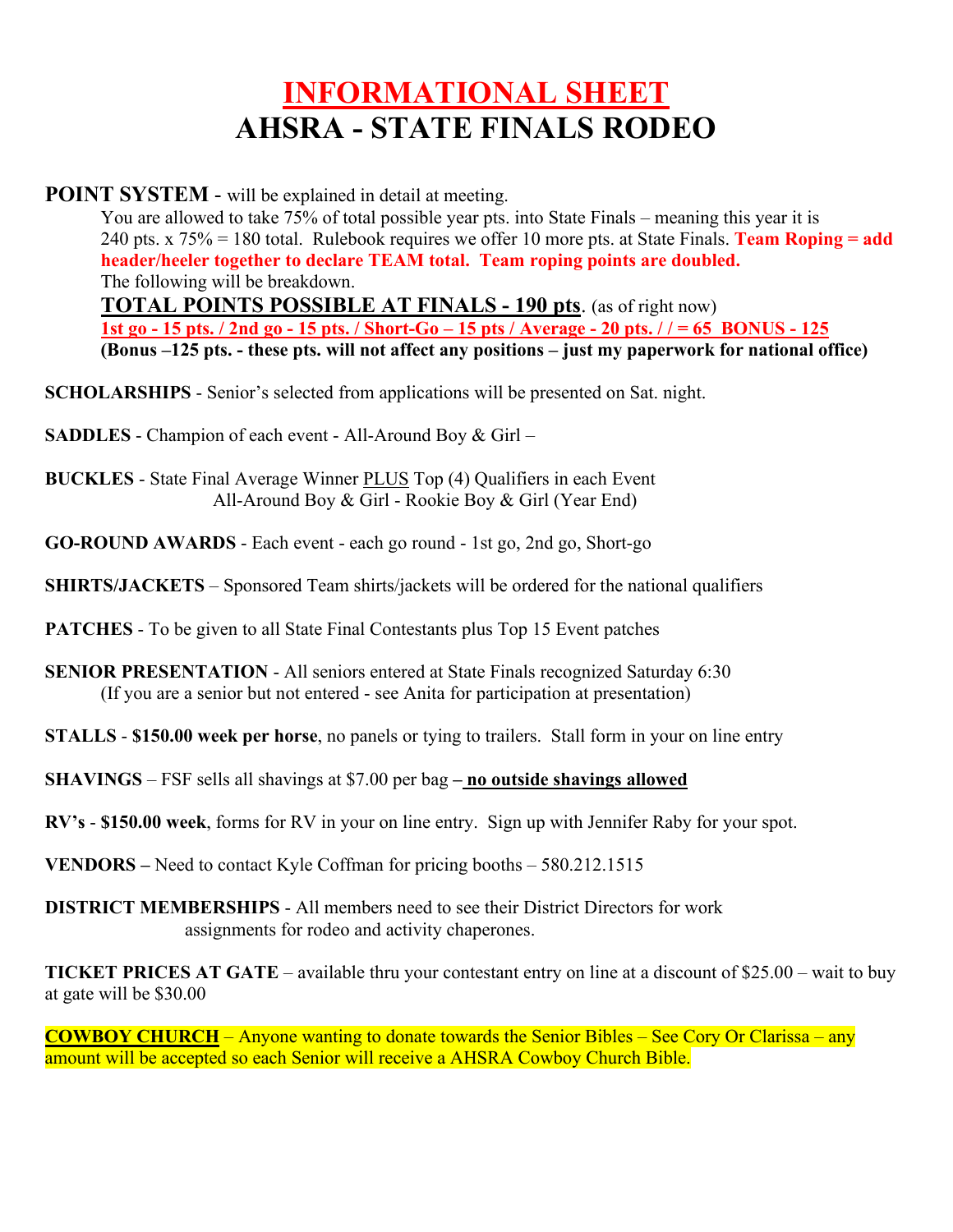# **Grand Entry Themes:**

**Thursday Night – Black/White Friday Night – Cowboy & Indians Saturday Night - Pink**

### **NATIONAL QUALIFIERS - TOP 4 EACH EVENT**

**If you are NOT going to the National Finals for sure - tell Anita immediately after short-go.**

**SUNDAY, PRESENTATION AWARDS & NATIONAL SIGNUP** - **8:00 AM** (Arena On Grounds)

**Top 4** in each event will need to be prepared for signing up and making deposits for motels, camping, and horse stalls. **You will need a parent to be there for signatures**.

**STALLS:** AHSRA will pay for only the events you qualify in national arena – if you ride the same horse in multiple events we will only pay for (1) horse stall. **No one will have an extra stall**.

**JACKPOT HORSE STALLS** - ARE EXTRA AND NO GUARANTEE TO BE STALLED WITH CONTESTANT HORSES. Price to be updated.

**TRAVEL FUND MONEY** - will be distributed at the Arkansas Team Meeting on Sunday morning prior to National Team meeting at Lincoln. You will have to go to the National finals to receive this money. **MANDATORY TO STAY FOR BOTH RUNS <<<<<<<----**

**HOTELS –** you will book your own.

**CAMPING**: Each State allotted (xx) sites minus national director and queen. With that said on Sunday morning we will **perform a draw** after all national paperwork in turned in to determine who will then be put on the overflow list after the allotment. **Only contestants that compete in the national arena's will be allowed in the RV draw.**

*Any extra family/grandparents will need to make their own reservations personally OFF GROUNDS!*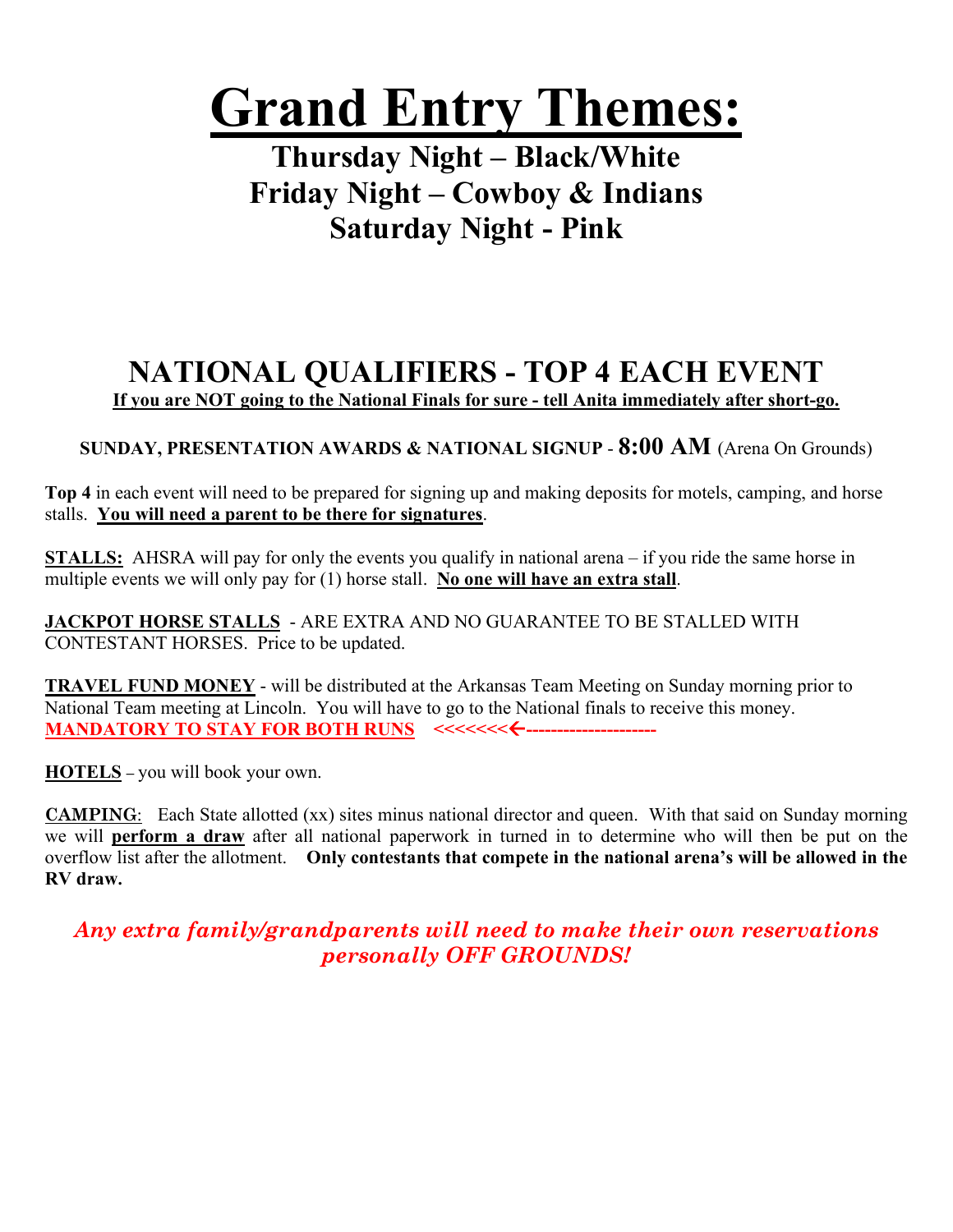#### \*\*\* ANY CONTESTANT WANTING TO RUN FOR STUDENT OFFICER POSITION – **Turn form into Anita by check-in at Texarkana!**

**Please consider these positions very seriously! You are committing to represent your fellow students with their interest in mind.** 

| Plan<br>Your<br>Campaign                                                                        | A.H.S.R.A.<br><b>STUDENT OFFICER</b><br><b>CANDIDATE</b><br>$2022 - 2023$                    | <b>Leader</b>                                                                  |
|-------------------------------------------------------------------------------------------------|----------------------------------------------------------------------------------------------|--------------------------------------------------------------------------------|
| <b>NAME:</b>                                                                                    |                                                                                              |                                                                                |
| <b>ADDRESS:</b>                                                                                 |                                                                                              |                                                                                |
| <b>CITY:</b>                                                                                    | ZIP:                                                                                         |                                                                                |
| <b>EMAIL:</b>                                                                                   |                                                                                              |                                                                                |
| <b>CELL#</b>                                                                                    |                                                                                              |                                                                                |
| 2021 – 2022 Grade in School:<br><b>OFFICE RUNNING FOR:</b>                                      | fundraisers – IN DRESS CODE!                                                                 | You are required to attend and participate at all board meetings and help work |
| <b>RETURN OR MAIL TO:</b><br>Anita Higginbotham<br><b>214 Kerry Drive</b><br>Crossett, AR 71635 | Any and all posters/flyers you<br>put up <b>You</b> must take down<br>following SF election. |                                                                                |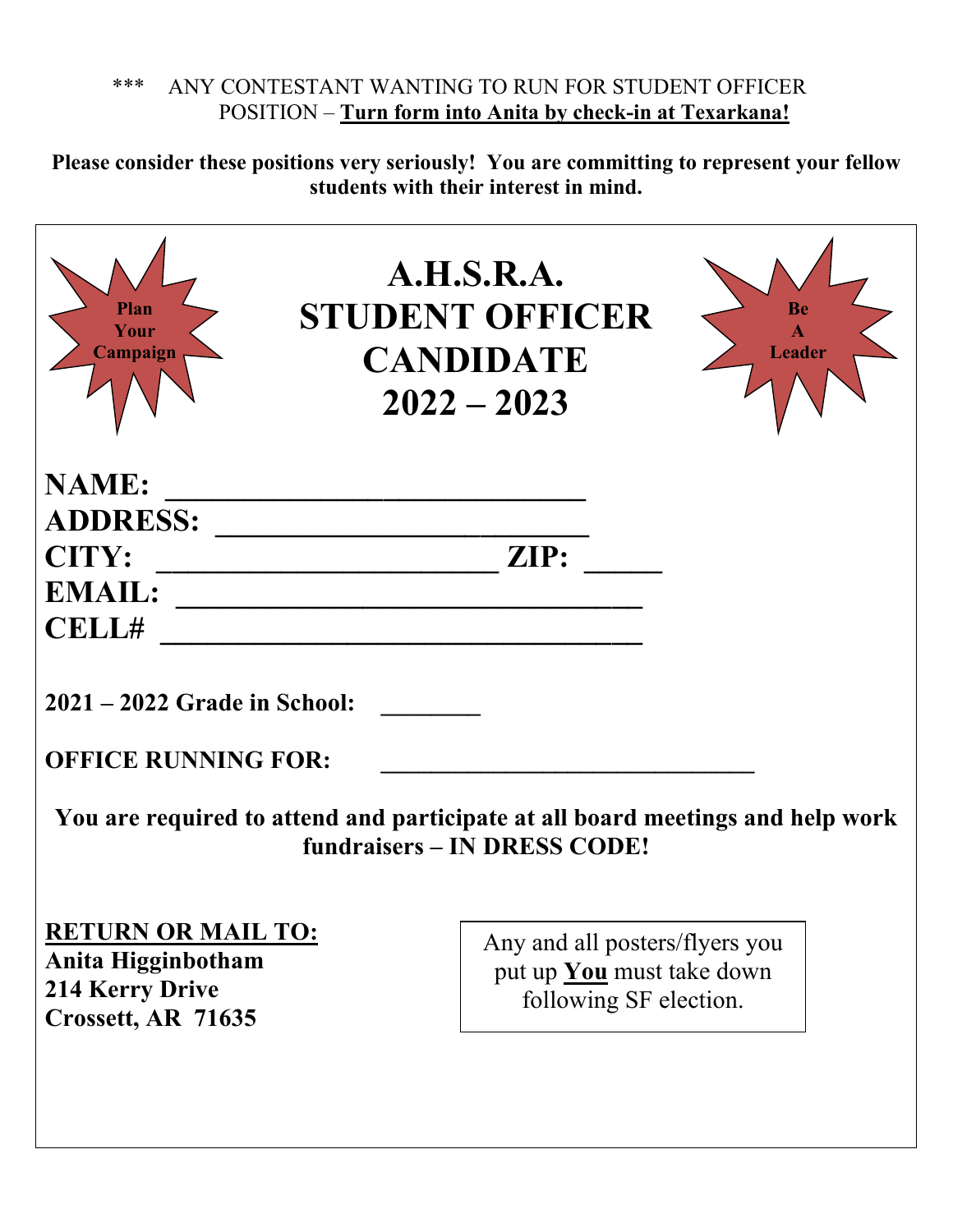**PLEASE Bring Auction Items**

**~~~~~~~~~~~~~~~~~~~~~~~~~~**

# **Auction At State Finals Sat. - June 6th**

# **To Be Held At Arena Fairgrounds**

## **FOLLOWING LUNCH**

**All proceeds Go to** 

**AHSRA** 

**We need nice – biddable items!**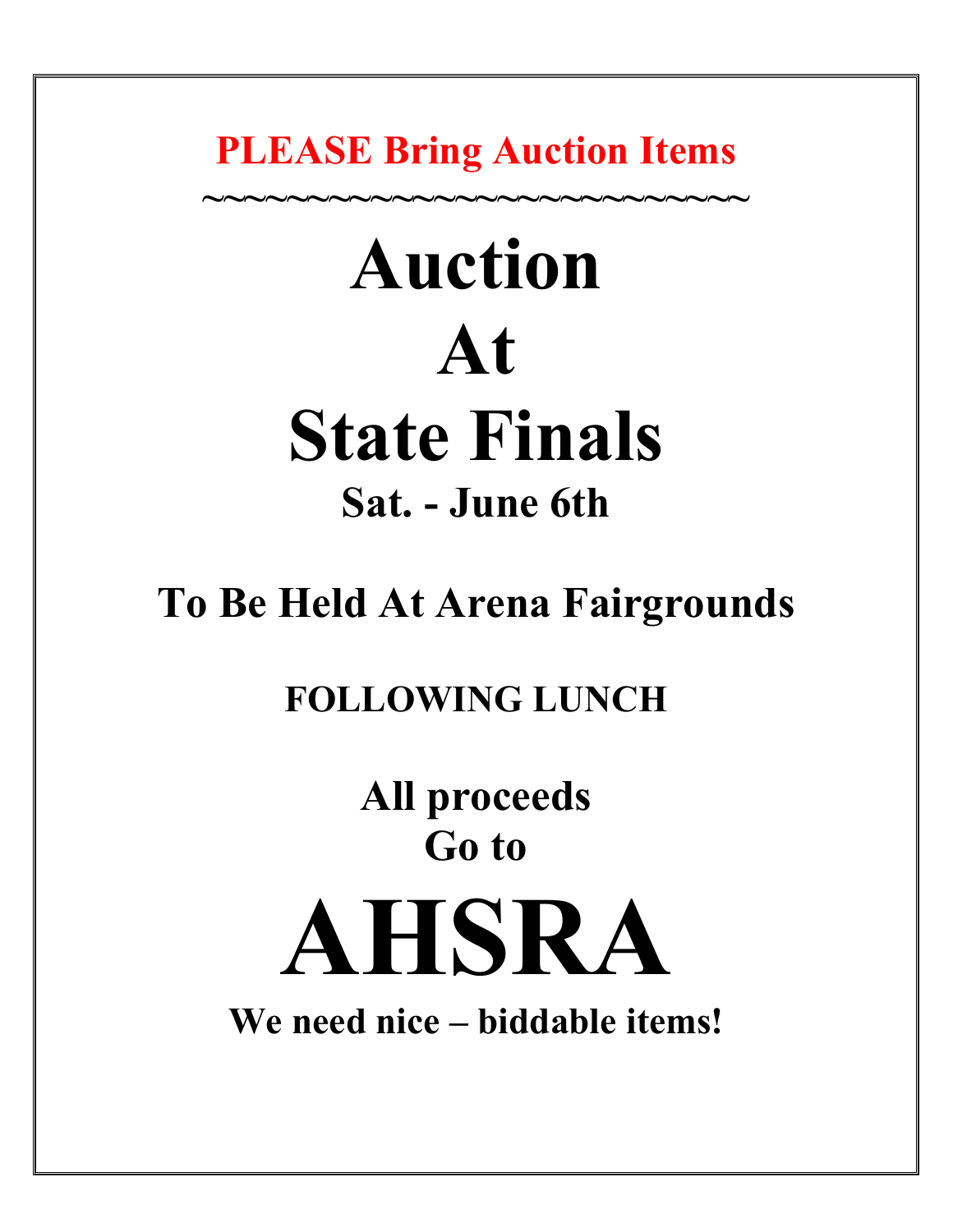

# **Arkansas High School Rodeo Association**

214 Kerry Drive Crossett, AR 71635 Phone 870-305-1476 Fax: 870-364-9706

### **AVAILABLE: SADDLE / BUCKLE SPONSORSHIPS STATE FINALS EVENT SPONSOR**

#### PLEASE FILL OUT SPONSOR INFORMATION COMPLETELY ALONG WITH SUBMITTING AD OR PICTURES FOR EACH SPONSOR

STATE FINALS EVENT SPONSOR COST - \$2,000.00 (Includes saddle, buckle set, full page SF Ad, Announcer Script, 6 tickets, Event Program Sponsor)

SADDLE SPONSOR: COST - \$1,000.00 Will receive one full page ad & 6 ticket passes

 ½ SADDLE SPONSOR COST - \$500.00 Will receive  $\frac{1}{2}$  page ad & 3 ticket passes

SET BUCKLES SPONSORS: COST PER SET (5) \$450.00 Will receive  $\frac{1}{2}$  page ad & 3 ticket passes

(1) PER BUCKLE  $\qquad \qquad \text{COST } $125.00 -$ One ticket pass

NAME OF SPONSOR: ADDRESS:

CITY, STATE, ZIP PHONE:

 $\overline{\phantom{a}}$  , and the contract of the contract of the contract of the contract of the contract of the contract of the contract of the contract of the contract of the contract of the contract of the contract of the contrac

AMOUNT PAID: \$  $CASH$  CHECK#

 $\overline{\phantom{a}}$  , and the contribution of the contribution of the contribution of the contribution of the contribution of the contribution of the contribution of the contribution of the contribution of the contribution of the

Thank You for your Support!

Aims - "The development of sportmanship, horsemanship and character in the youth of our country."